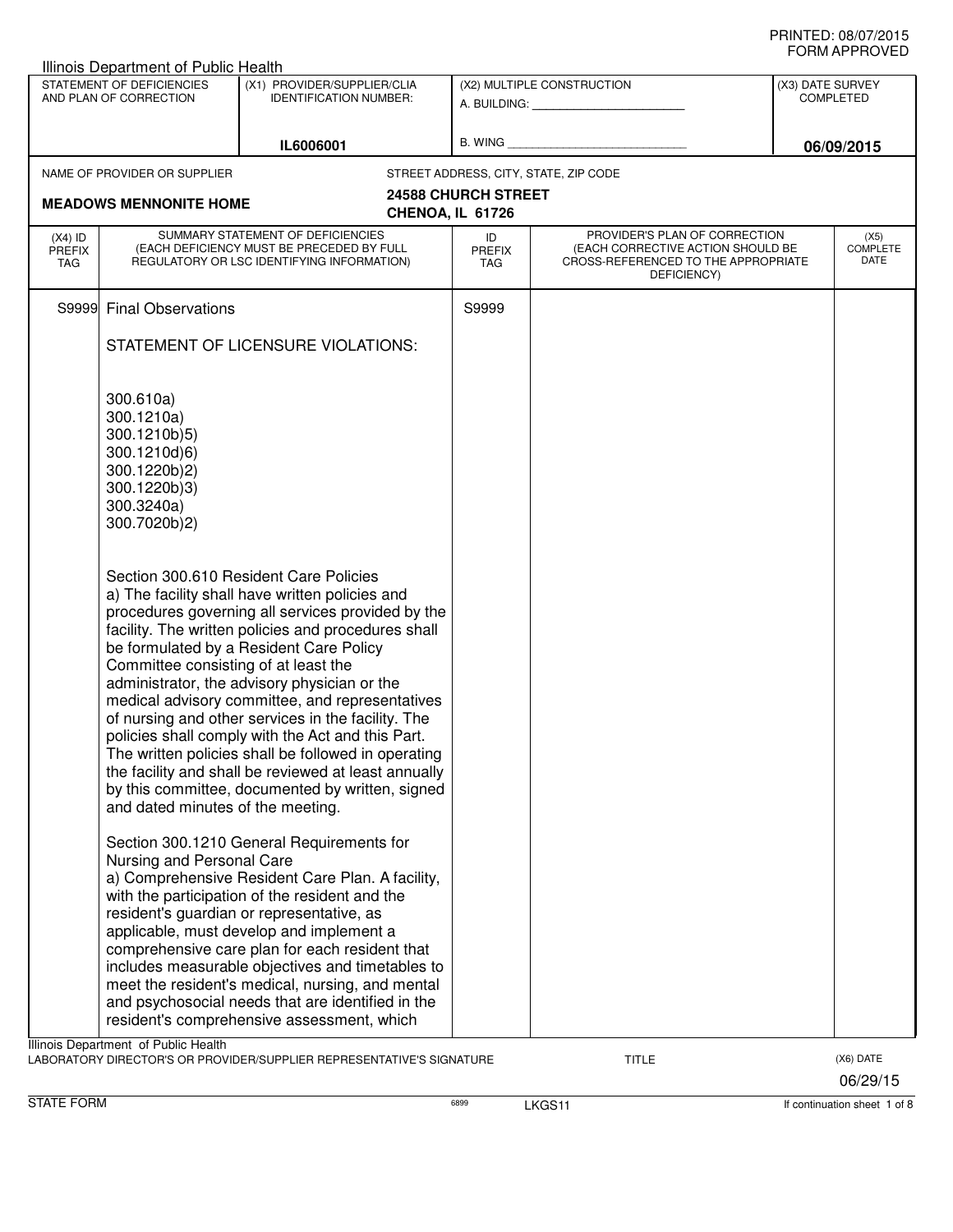|                   | <b>Illinois Department of Public Health</b> |                                                                                                       |                            |                                                                          |                  |                              |
|-------------------|---------------------------------------------|-------------------------------------------------------------------------------------------------------|----------------------------|--------------------------------------------------------------------------|------------------|------------------------------|
|                   | STATEMENT OF DEFICIENCIES                   | (X1) PROVIDER/SUPPLIER/CLIA                                                                           |                            | (X2) MULTIPLE CONSTRUCTION                                               | (X3) DATE SURVEY |                              |
|                   | AND PLAN OF CORRECTION                      | <b>IDENTIFICATION NUMBER:</b>                                                                         |                            | A. BUILDING: A. BUILDING:                                                |                  | <b>COMPLETED</b>             |
|                   |                                             |                                                                                                       |                            |                                                                          |                  |                              |
|                   |                                             | IL6006001                                                                                             | B. WING                    |                                                                          |                  | 06/09/2015                   |
|                   | NAME OF PROVIDER OR SUPPLIER                |                                                                                                       |                            | STREET ADDRESS, CITY, STATE, ZIP CODE                                    |                  |                              |
|                   |                                             |                                                                                                       | <b>24588 CHURCH STREET</b> |                                                                          |                  |                              |
|                   | <b>MEADOWS MENNONITE HOME</b>               |                                                                                                       | CHENOA, IL 61726           |                                                                          |                  |                              |
| $(X4)$ ID         |                                             | SUMMARY STATEMENT OF DEFICIENCIES                                                                     | ID                         | PROVIDER'S PLAN OF CORRECTION                                            |                  | (X5)                         |
| PREFIX<br>TAG     |                                             | (EACH DEFICIENCY MUST BE PRECEDED BY FULL<br>REGULATORY OR LSC IDENTIFYING INFORMATION)               | <b>PREFIX</b><br>TAG       | (EACH CORRECTIVE ACTION SHOULD BE<br>CROSS-REFERENCED TO THE APPROPRIATE |                  | <b>COMPLETE</b><br>DATE      |
|                   |                                             |                                                                                                       |                            | DEFICIENCY)                                                              |                  |                              |
| S9999             | Continued From page 1                       |                                                                                                       | S9999                      |                                                                          |                  |                              |
|                   |                                             |                                                                                                       |                            |                                                                          |                  |                              |
|                   |                                             | allow the resident to attain or maintain the highest                                                  |                            |                                                                          |                  |                              |
|                   |                                             | practicable level of independent functioning, and<br>provide for discharge planning to the least      |                            |                                                                          |                  |                              |
|                   |                                             | restrictive setting based on the resident's care                                                      |                            |                                                                          |                  |                              |
|                   |                                             | needs. The assessment shall be developed with                                                         |                            |                                                                          |                  |                              |
|                   |                                             | the active participation of the resident and the                                                      |                            |                                                                          |                  |                              |
|                   |                                             | resident's guardian or representative, as                                                             |                            |                                                                          |                  |                              |
|                   | applicable.                                 |                                                                                                       |                            |                                                                          |                  |                              |
|                   |                                             | b) The facility shall provide the necessary care<br>and services to attain or maintain the highest    |                            |                                                                          |                  |                              |
|                   |                                             | practicable physical, mental, and psychological                                                       |                            |                                                                          |                  |                              |
|                   |                                             | well-being of the resident, in accordance with                                                        |                            |                                                                          |                  |                              |
|                   |                                             | each resident's comprehensive resident care                                                           |                            |                                                                          |                  |                              |
|                   |                                             | plan. Adequate and properly supervised nursing                                                        |                            |                                                                          |                  |                              |
|                   |                                             | care and personal care shall be provided to each                                                      |                            |                                                                          |                  |                              |
|                   |                                             | resident to meet the total nursing and personal                                                       |                            |                                                                          |                  |                              |
|                   |                                             | care needs of the resident. Restorative measures<br>shall include, at a minimum, the following        |                            |                                                                          |                  |                              |
|                   | procedures:                                 |                                                                                                       |                            |                                                                          |                  |                              |
|                   |                                             | 5) All nursing personnel shall assist and                                                             |                            |                                                                          |                  |                              |
|                   |                                             | encourage residents with ambulation and safe                                                          |                            |                                                                          |                  |                              |
|                   |                                             | transfer activities as often as necessary in an                                                       |                            |                                                                          |                  |                              |
|                   |                                             | effort to help them retain or maintain their highest                                                  |                            |                                                                          |                  |                              |
|                   | practicable level of functioning.           | d) Pursuant to subsection (a), general nursing                                                        |                            |                                                                          |                  |                              |
|                   |                                             | care shall include, at a minimum, the following                                                       |                            |                                                                          |                  |                              |
|                   | and shall be practiced on a 24-hour,        |                                                                                                       |                            |                                                                          |                  |                              |
|                   | seven-day-a-week basis:                     |                                                                                                       |                            |                                                                          |                  |                              |
|                   |                                             | 6) All necessary precautions shall be taken to                                                        |                            |                                                                          |                  |                              |
|                   |                                             | assure that the residents' environment remains                                                        |                            |                                                                          |                  |                              |
|                   |                                             | as free of accident hazards as possible. All                                                          |                            |                                                                          |                  |                              |
|                   |                                             | nursing personnel shall evaluate residents to see<br>that each resident receives adequate supervision |                            |                                                                          |                  |                              |
|                   | and assistance to prevent accidents.        |                                                                                                       |                            |                                                                          |                  |                              |
|                   |                                             |                                                                                                       |                            |                                                                          |                  |                              |
|                   |                                             | Section 300.1220 Supervision of Nursing                                                               |                            |                                                                          |                  |                              |
|                   | <b>Services</b>                             |                                                                                                       |                            |                                                                          |                  |                              |
|                   |                                             | b) The DON shall supervise and oversee the                                                            |                            |                                                                          |                  |                              |
|                   |                                             | nursing services of the facility, including:                                                          |                            |                                                                          |                  |                              |
|                   | Illinois Department of Public Health        | 2) Overseeing the comprehensive assessment of                                                         |                            |                                                                          |                  |                              |
| <b>STATE FORM</b> |                                             |                                                                                                       | 6899                       | LKGS11                                                                   |                  | If continuation sheet 2 of 8 |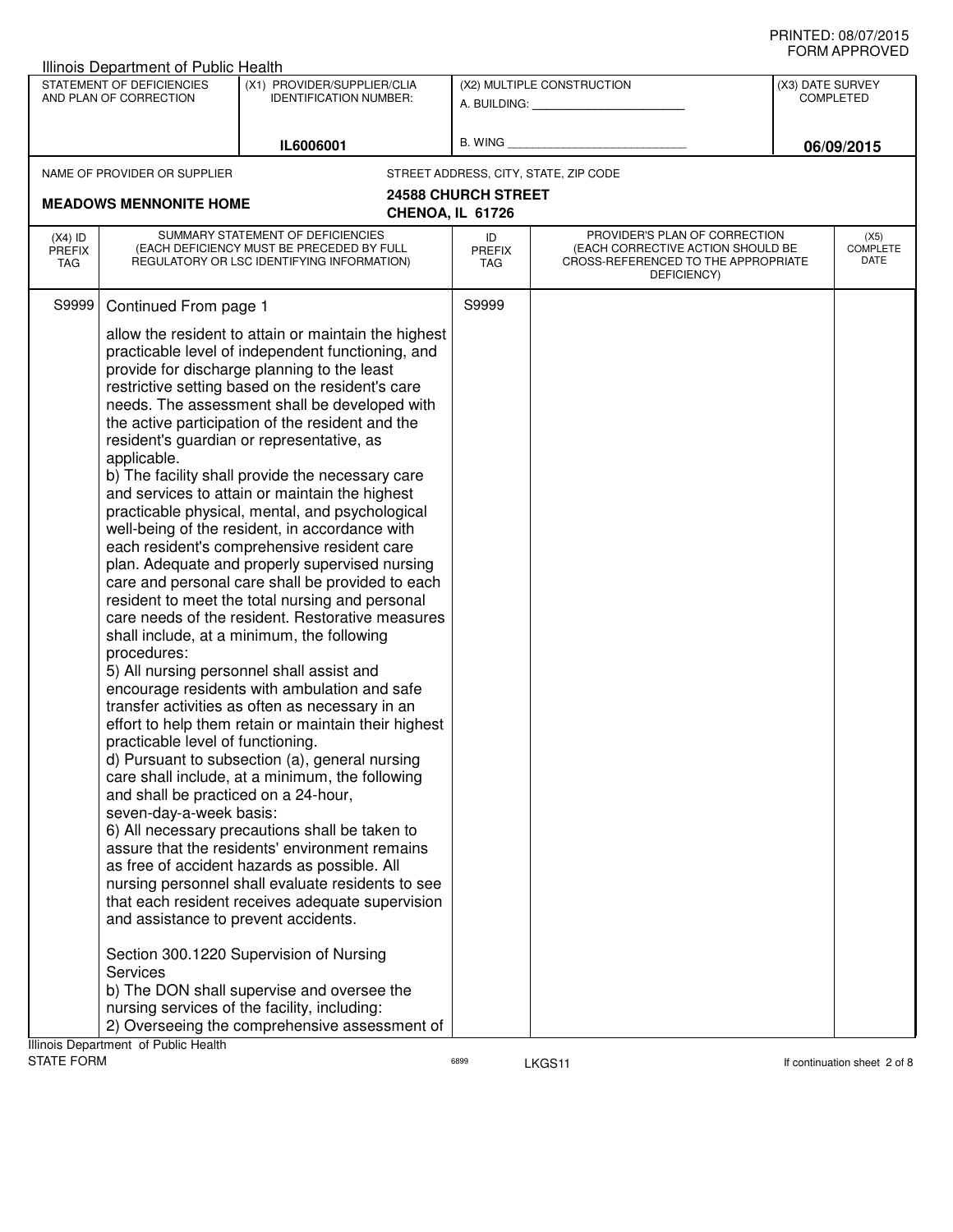|                                   | Illinois Department of Public Health                                                                                                                                                        |                                                                                                                                                                                                                                                                                                                                                                                                                                                                                                                                                                                                                                                                                                                                                                                                                                                                                                                                                                                                                                                                                                                                                                                                                                                                                                                                                                                                                                                                                                                                                                                                                                                                                                                                                                   |                                   |                                                                                                                          |                                      |                                 |  |
|-----------------------------------|---------------------------------------------------------------------------------------------------------------------------------------------------------------------------------------------|-------------------------------------------------------------------------------------------------------------------------------------------------------------------------------------------------------------------------------------------------------------------------------------------------------------------------------------------------------------------------------------------------------------------------------------------------------------------------------------------------------------------------------------------------------------------------------------------------------------------------------------------------------------------------------------------------------------------------------------------------------------------------------------------------------------------------------------------------------------------------------------------------------------------------------------------------------------------------------------------------------------------------------------------------------------------------------------------------------------------------------------------------------------------------------------------------------------------------------------------------------------------------------------------------------------------------------------------------------------------------------------------------------------------------------------------------------------------------------------------------------------------------------------------------------------------------------------------------------------------------------------------------------------------------------------------------------------------------------------------------------------------|-----------------------------------|--------------------------------------------------------------------------------------------------------------------------|--------------------------------------|---------------------------------|--|
|                                   | STATEMENT OF DEFICIENCIES<br>AND PLAN OF CORRECTION                                                                                                                                         | (X1) PROVIDER/SUPPLIER/CLIA<br><b>IDENTIFICATION NUMBER:</b>                                                                                                                                                                                                                                                                                                                                                                                                                                                                                                                                                                                                                                                                                                                                                                                                                                                                                                                                                                                                                                                                                                                                                                                                                                                                                                                                                                                                                                                                                                                                                                                                                                                                                                      |                                   | (X2) MULTIPLE CONSTRUCTION                                                                                               | (X3) DATE SURVEY<br><b>COMPLETED</b> |                                 |  |
|                                   |                                                                                                                                                                                             |                                                                                                                                                                                                                                                                                                                                                                                                                                                                                                                                                                                                                                                                                                                                                                                                                                                                                                                                                                                                                                                                                                                                                                                                                                                                                                                                                                                                                                                                                                                                                                                                                                                                                                                                                                   |                                   | A. BUILDING: A. BUILDING:                                                                                                |                                      |                                 |  |
|                                   |                                                                                                                                                                                             | IL6006001                                                                                                                                                                                                                                                                                                                                                                                                                                                                                                                                                                                                                                                                                                                                                                                                                                                                                                                                                                                                                                                                                                                                                                                                                                                                                                                                                                                                                                                                                                                                                                                                                                                                                                                                                         | B. WING                           |                                                                                                                          | 06/09/2015                           |                                 |  |
|                                   | NAME OF PROVIDER OR SUPPLIER                                                                                                                                                                |                                                                                                                                                                                                                                                                                                                                                                                                                                                                                                                                                                                                                                                                                                                                                                                                                                                                                                                                                                                                                                                                                                                                                                                                                                                                                                                                                                                                                                                                                                                                                                                                                                                                                                                                                                   |                                   | STREET ADDRESS, CITY, STATE, ZIP CODE                                                                                    |                                      |                                 |  |
|                                   |                                                                                                                                                                                             | <b>24588 CHURCH STREET</b>                                                                                                                                                                                                                                                                                                                                                                                                                                                                                                                                                                                                                                                                                                                                                                                                                                                                                                                                                                                                                                                                                                                                                                                                                                                                                                                                                                                                                                                                                                                                                                                                                                                                                                                                        |                                   |                                                                                                                          |                                      |                                 |  |
|                                   | <b>MEADOWS MENNONITE HOME</b>                                                                                                                                                               |                                                                                                                                                                                                                                                                                                                                                                                                                                                                                                                                                                                                                                                                                                                                                                                                                                                                                                                                                                                                                                                                                                                                                                                                                                                                                                                                                                                                                                                                                                                                                                                                                                                                                                                                                                   | CHENOA, IL 61726                  |                                                                                                                          |                                      |                                 |  |
| $(X4)$ ID<br><b>PREFIX</b><br>TAG | SUMMARY STATEMENT OF DEFICIENCIES<br>(EACH DEFICIENCY MUST BE PRECEDED BY FULL<br>REGULATORY OR LSC IDENTIFYING INFORMATION)                                                                |                                                                                                                                                                                                                                                                                                                                                                                                                                                                                                                                                                                                                                                                                                                                                                                                                                                                                                                                                                                                                                                                                                                                                                                                                                                                                                                                                                                                                                                                                                                                                                                                                                                                                                                                                                   | ID<br><b>PREFIX</b><br><b>TAG</b> | PROVIDER'S PLAN OF CORRECTION<br>(EACH CORRECTIVE ACTION SHOULD BE<br>CROSS-REFERENCED TO THE APPROPRIATE<br>DEFICIENCY) |                                      | (X5)<br><b>COMPLETE</b><br>DATE |  |
| S9999                             | Continued From page 2                                                                                                                                                                       |                                                                                                                                                                                                                                                                                                                                                                                                                                                                                                                                                                                                                                                                                                                                                                                                                                                                                                                                                                                                                                                                                                                                                                                                                                                                                                                                                                                                                                                                                                                                                                                                                                                                                                                                                                   | S9999                             |                                                                                                                          |                                      |                                 |  |
|                                   | and drug therapy.<br>each resident based on the resident's<br>Section 300.3240 Abuse and Neglect<br>resident.<br>at the discretion of the resident.<br>Ilinois Department, of Dublin Health | the residents' needs, which include medically<br>defined conditions and medical functional status,<br>sensory and physical impairments, nutritional<br>status and requirements, psychosocial status,<br>discharge potential, dental condition, activities<br>potential, rehabilitation potential, cognitive status,<br>3) Developing an up-to-date resident care plan for<br>comprehensive assessment, individual needs<br>and goals to be accomplished, physician's orders,<br>and personal care and nursing needs. Personnel,<br>representing other services such as nursing,<br>activities, dietary, and such other modalities as<br>are ordered by the physician, shall be involved in<br>the preparation of the resident care plan. The<br>plan shall be in writing and shall be reviewed and<br>modified in keeping with the care needed as<br>indicated by the resident's condition. The plan<br>shall be reviewed at least every three months.<br>a) An owner, licensee, administrator, employee or<br>agent of a facility shall not abuse or neglect a<br>Section 300.7020 Assessment and Care Planning<br>b) The care plan shall be developed by an<br>interdisciplinary team within 21 days after the<br>resident's admission to the unit or center. The<br>interdisciplinary team shall include, at least, the<br>attending physician, a nurse with responsibility for<br>the resident, other appropriate staff in disciplines<br>as determined by the resident's needs, the<br>resident, the resident's representative, and the<br>certified nursing assistant (CNA) who is primarily<br>responsible for this resident's direct care, or an<br>alternate, if needed, to provide input and gain<br>insight into the care plan. Others may participate |                                   |                                                                                                                          |                                      |                                 |  |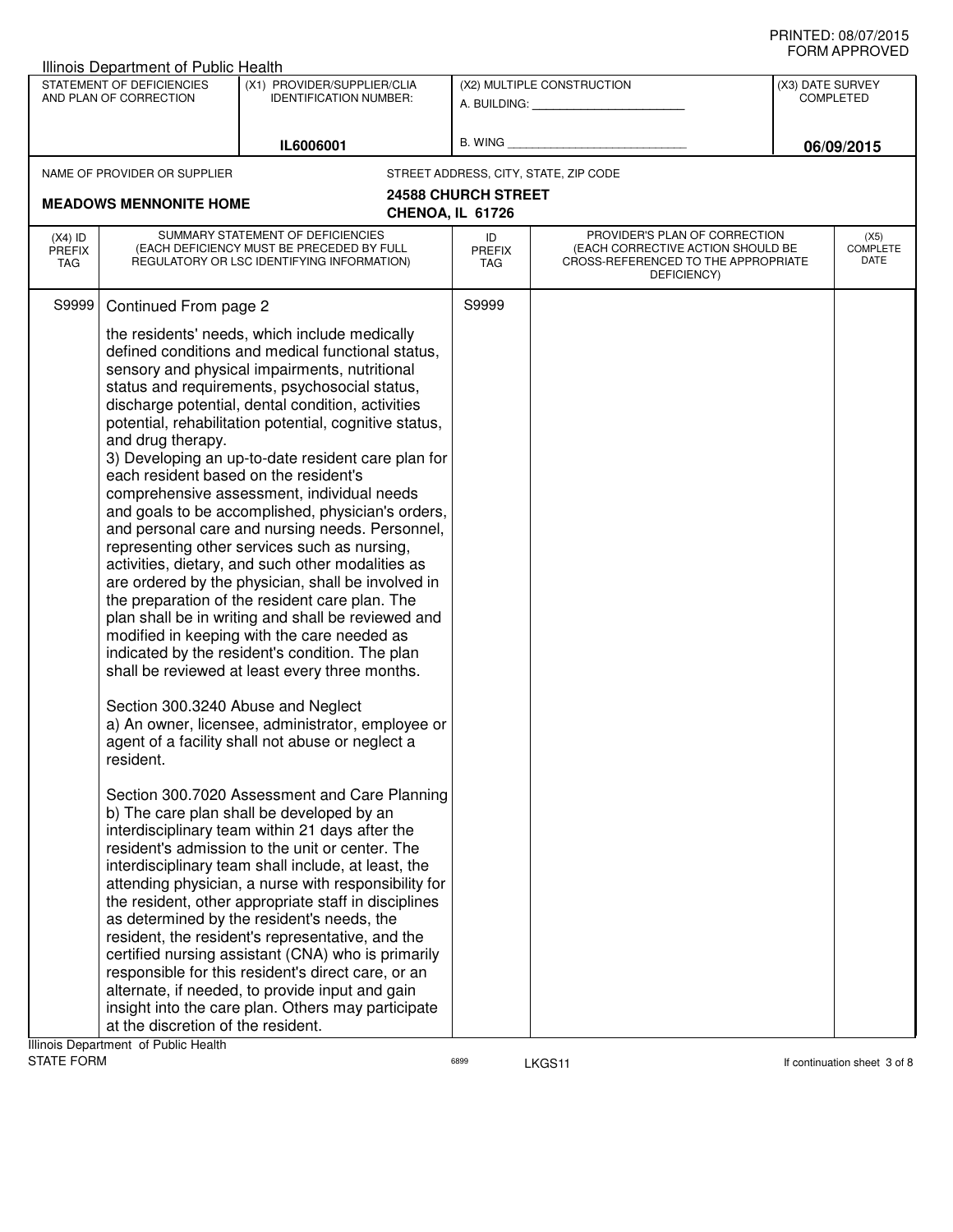| Illinois Department of Public Health |                                                     |                                                                                                                                                                                                                                                                                                                                                                                                                                                                                                                                                                                                                                                                                                                                                                                                                                                                                                                                                                                                                                                                                                                                                                                                                                                                                     |                                                         |                                                                                                                          |                                      |                                 |
|--------------------------------------|-----------------------------------------------------|-------------------------------------------------------------------------------------------------------------------------------------------------------------------------------------------------------------------------------------------------------------------------------------------------------------------------------------------------------------------------------------------------------------------------------------------------------------------------------------------------------------------------------------------------------------------------------------------------------------------------------------------------------------------------------------------------------------------------------------------------------------------------------------------------------------------------------------------------------------------------------------------------------------------------------------------------------------------------------------------------------------------------------------------------------------------------------------------------------------------------------------------------------------------------------------------------------------------------------------------------------------------------------------|---------------------------------------------------------|--------------------------------------------------------------------------------------------------------------------------|--------------------------------------|---------------------------------|
|                                      | STATEMENT OF DEFICIENCIES<br>AND PLAN OF CORRECTION | (X1) PROVIDER/SUPPLIER/CLIA<br><b>IDENTIFICATION NUMBER:</b>                                                                                                                                                                                                                                                                                                                                                                                                                                                                                                                                                                                                                                                                                                                                                                                                                                                                                                                                                                                                                                                                                                                                                                                                                        | (X2) MULTIPLE CONSTRUCTION<br>A. BUILDING: A. BUILDING: |                                                                                                                          | (X3) DATE SURVEY<br><b>COMPLETED</b> |                                 |
|                                      |                                                     | IL6006001                                                                                                                                                                                                                                                                                                                                                                                                                                                                                                                                                                                                                                                                                                                                                                                                                                                                                                                                                                                                                                                                                                                                                                                                                                                                           | B. WING                                                 |                                                                                                                          |                                      | 06/09/2015                      |
|                                      | NAME OF PROVIDER OR SUPPLIER                        |                                                                                                                                                                                                                                                                                                                                                                                                                                                                                                                                                                                                                                                                                                                                                                                                                                                                                                                                                                                                                                                                                                                                                                                                                                                                                     |                                                         | STREET ADDRESS, CITY, STATE, ZIP CODE                                                                                    |                                      |                                 |
|                                      | <b>MEADOWS MENNONITE HOME</b>                       | CHENOA, IL 61726                                                                                                                                                                                                                                                                                                                                                                                                                                                                                                                                                                                                                                                                                                                                                                                                                                                                                                                                                                                                                                                                                                                                                                                                                                                                    | <b>24588 CHURCH STREET</b>                              |                                                                                                                          |                                      |                                 |
| $(X4)$ ID<br><b>PREFIX</b><br>TAG    |                                                     | SUMMARY STATEMENT OF DEFICIENCIES<br>(EACH DEFICIENCY MUST BE PRECEDED BY FULL<br>REGULATORY OR LSC IDENTIFYING INFORMATION)                                                                                                                                                                                                                                                                                                                                                                                                                                                                                                                                                                                                                                                                                                                                                                                                                                                                                                                                                                                                                                                                                                                                                        | ID<br><b>PREFIX</b><br><b>TAG</b>                       | PROVIDER'S PLAN OF CORRECTION<br>(EACH CORRECTIVE ACTION SHOULD BE<br>CROSS-REFERENCED TO THE APPROPRIATE<br>DEFICIENCY) |                                      | (X5)<br><b>COMPLETE</b><br>DATE |
| S9999                                | Continued From page 3                               |                                                                                                                                                                                                                                                                                                                                                                                                                                                                                                                                                                                                                                                                                                                                                                                                                                                                                                                                                                                                                                                                                                                                                                                                                                                                                     | S9999                                                   |                                                                                                                          |                                      |                                 |
|                                      |                                                     | 2) As new behaviors manifest, the behaviors shall<br>be evaluated and addressed in the care plan.                                                                                                                                                                                                                                                                                                                                                                                                                                                                                                                                                                                                                                                                                                                                                                                                                                                                                                                                                                                                                                                                                                                                                                                   |                                                         |                                                                                                                          |                                      |                                 |
|                                      |                                                     | These requirements are not met as evidenced by:                                                                                                                                                                                                                                                                                                                                                                                                                                                                                                                                                                                                                                                                                                                                                                                                                                                                                                                                                                                                                                                                                                                                                                                                                                     |                                                         |                                                                                                                          |                                      |                                 |
|                                      | Findings include:                                   | Based on observation, interview and record<br>review the facility failed to implement new post fall<br>interventions, failed to ensure current fall<br>interventions were implemented and failed to<br>maintain the documented safety interventions for<br>three of twelve residents (R6, R22, and R26)<br>reviewed for falls in the sample of 21. This failure<br>resulted in a fractured wrist for R6 and a<br>laceration requiring surgical intervention for R22.<br>1. According to the facility resident roster, R6<br>resides on Unit 1, Dementia Care. The current<br>Physician's Order Sheet (POS) documents R6 as<br>having a diagnosis of Alzheimer's Disease. The<br>Minimum Data Sets (MDS) dated 11/16/14 and<br>5/13/15 document R6 as having a severe<br>cognitive impairment and requiring extensive<br>assist with Activities of Daily Living (ADL's) for<br>ambulation, hygiene and dressing. The Care<br>Plan documents R6 being at high risk for falls.<br>On 10/24/2015 at 10:50AM, an incident report<br>documents R6 fell in the Rehab room with no<br>apparent injuries, no careplan update was made<br>after this incident. Incident reports document R6<br>fell at 8:15AM and at 8:15PM on 10/29/14. No<br>Care Plan update was made after either fall on |                                                         |                                                                                                                          |                                      |                                 |
|                                      | was completed after this fall.                      | 10/29/14. An incident report documents that R6<br>fell on 11/7/2015 in the TV lounge and sustained<br>a fractured wrist. No new Care Plan intervention                                                                                                                                                                                                                                                                                                                                                                                                                                                                                                                                                                                                                                                                                                                                                                                                                                                                                                                                                                                                                                                                                                                              |                                                         |                                                                                                                          |                                      |                                 |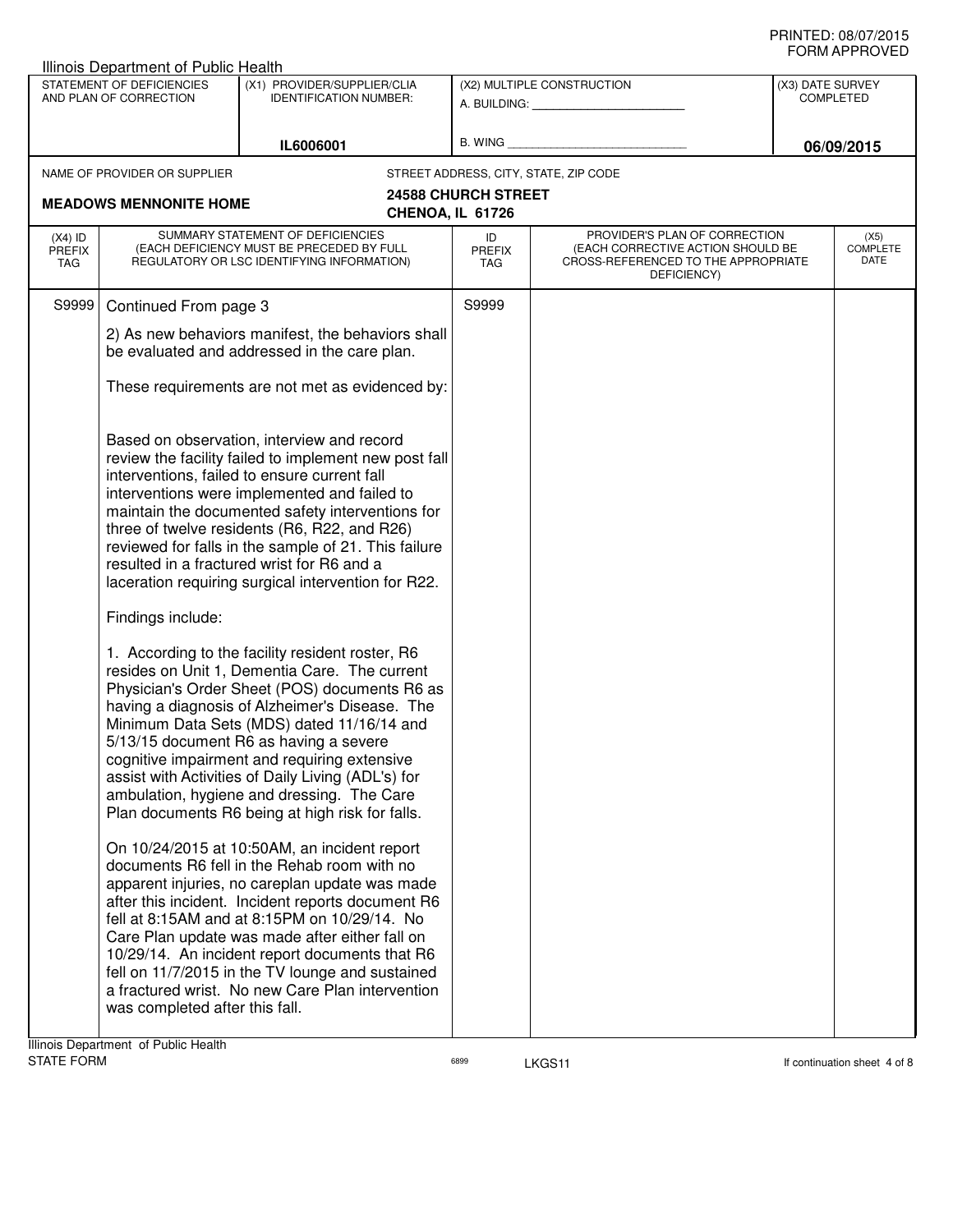| <b>Illinois Department of Public Health</b> |                                                                        |                                                                                                                                                                                                                                                                                                                                                                                                                                                                                                                                                                                                                                                                                                                                                                                                                                                                                                                                                                                                                                                                                                                                                                                                                                                                                                                                                                                                                                                                                                                                                                                                |                                   |                                                                                                                          |                                      |                                 |
|---------------------------------------------|------------------------------------------------------------------------|------------------------------------------------------------------------------------------------------------------------------------------------------------------------------------------------------------------------------------------------------------------------------------------------------------------------------------------------------------------------------------------------------------------------------------------------------------------------------------------------------------------------------------------------------------------------------------------------------------------------------------------------------------------------------------------------------------------------------------------------------------------------------------------------------------------------------------------------------------------------------------------------------------------------------------------------------------------------------------------------------------------------------------------------------------------------------------------------------------------------------------------------------------------------------------------------------------------------------------------------------------------------------------------------------------------------------------------------------------------------------------------------------------------------------------------------------------------------------------------------------------------------------------------------------------------------------------------------|-----------------------------------|--------------------------------------------------------------------------------------------------------------------------|--------------------------------------|---------------------------------|
|                                             | STATEMENT OF DEFICIENCIES<br>AND PLAN OF CORRECTION                    | (X1) PROVIDER/SUPPLIER/CLIA<br><b>IDENTIFICATION NUMBER:</b>                                                                                                                                                                                                                                                                                                                                                                                                                                                                                                                                                                                                                                                                                                                                                                                                                                                                                                                                                                                                                                                                                                                                                                                                                                                                                                                                                                                                                                                                                                                                   |                                   | (X2) MULTIPLE CONSTRUCTION<br>A. BUILDING: A. BUILDING:                                                                  | (X3) DATE SURVEY<br><b>COMPLETED</b> |                                 |
|                                             |                                                                        | IL6006001                                                                                                                                                                                                                                                                                                                                                                                                                                                                                                                                                                                                                                                                                                                                                                                                                                                                                                                                                                                                                                                                                                                                                                                                                                                                                                                                                                                                                                                                                                                                                                                      |                                   | B. WING <b>Example 2008</b>                                                                                              |                                      | 06/09/2015                      |
|                                             | NAME OF PROVIDER OR SUPPLIER                                           |                                                                                                                                                                                                                                                                                                                                                                                                                                                                                                                                                                                                                                                                                                                                                                                                                                                                                                                                                                                                                                                                                                                                                                                                                                                                                                                                                                                                                                                                                                                                                                                                |                                   | STREET ADDRESS, CITY, STATE, ZIP CODE                                                                                    |                                      |                                 |
|                                             | <b>MEADOWS MENNONITE HOME</b>                                          | CHENOA, IL 61726                                                                                                                                                                                                                                                                                                                                                                                                                                                                                                                                                                                                                                                                                                                                                                                                                                                                                                                                                                                                                                                                                                                                                                                                                                                                                                                                                                                                                                                                                                                                                                               | <b>24588 CHURCH STREET</b>        |                                                                                                                          |                                      |                                 |
| $(X4)$ ID<br><b>PREFIX</b><br>TAG           |                                                                        | SUMMARY STATEMENT OF DEFICIENCIES<br>(EACH DEFICIENCY MUST BE PRECEDED BY FULL<br>REGULATORY OR LSC IDENTIFYING INFORMATION)                                                                                                                                                                                                                                                                                                                                                                                                                                                                                                                                                                                                                                                                                                                                                                                                                                                                                                                                                                                                                                                                                                                                                                                                                                                                                                                                                                                                                                                                   | ID<br><b>PREFIX</b><br><b>TAG</b> | PROVIDER'S PLAN OF CORRECTION<br>(EACH CORRECTIVE ACTION SHOULD BE<br>CROSS-REFERENCED TO THE APPROPRIATE<br>DEFICIENCY) |                                      | (X5)<br><b>COMPLETE</b><br>DATE |
| S9999                                       | Continued From page 4                                                  |                                                                                                                                                                                                                                                                                                                                                                                                                                                                                                                                                                                                                                                                                                                                                                                                                                                                                                                                                                                                                                                                                                                                                                                                                                                                                                                                                                                                                                                                                                                                                                                                | S9999                             |                                                                                                                          |                                      |                                 |
|                                             | plan intervention if necessary (ensure<br>added/deleted)."<br>Disease. | On 6/5/2015 at 10:00AM, E4, Care Plan<br>Coordinator stated, " I don't know when the Care<br>Plans were last updated or why they weren't<br>updated previouslyI know they are not right.<br>The previous Care Plan Coordinator for Unit 1<br>and 4 left and I am in charge of them all now."<br>The Facility fall policy dated 2/17/2015<br>documents, in part, "Careplan revisions-<br>interventions to reduce future occurrence and any<br>physician ordered treatmentsReview and<br>update Fall Risk Assessment or tool and care<br>interventions on care plan are dated when<br>2.) R22's Physicians Progress Notes dated<br>1/14/2015 and 5/13/2015 documents a history of<br>multiple falls and a diagnosis of Parkinson's<br>The Minimum Data Set dated 4/19/2015<br>documents R22 requires extensive assistance of<br>one staff for transfers and limited assistance of<br>one staff for ambulation and toilet use.<br>The Fall Risk Assessment dated 4/19/15<br>documents R22 is at high risk for falls.<br>The Care Plan dated 1/25/2015 for falls for R22<br>documents the following: "Safety: I have a red<br>indicator to alert staff I am high risk for falls. My<br>gait is unsteady and I require staff assist with<br>transfers and mobility. I have a personal safety<br>alarm for use when I am in bed or chair to alert<br>staff I am getting up unsupervised. Please<br>encourage me to call for assistance when<br>wanting to get up. Please make sure my call light<br>is within reach at all times when I am in my<br>room." The interventions do not have a date when |                                   |                                                                                                                          |                                      |                                 |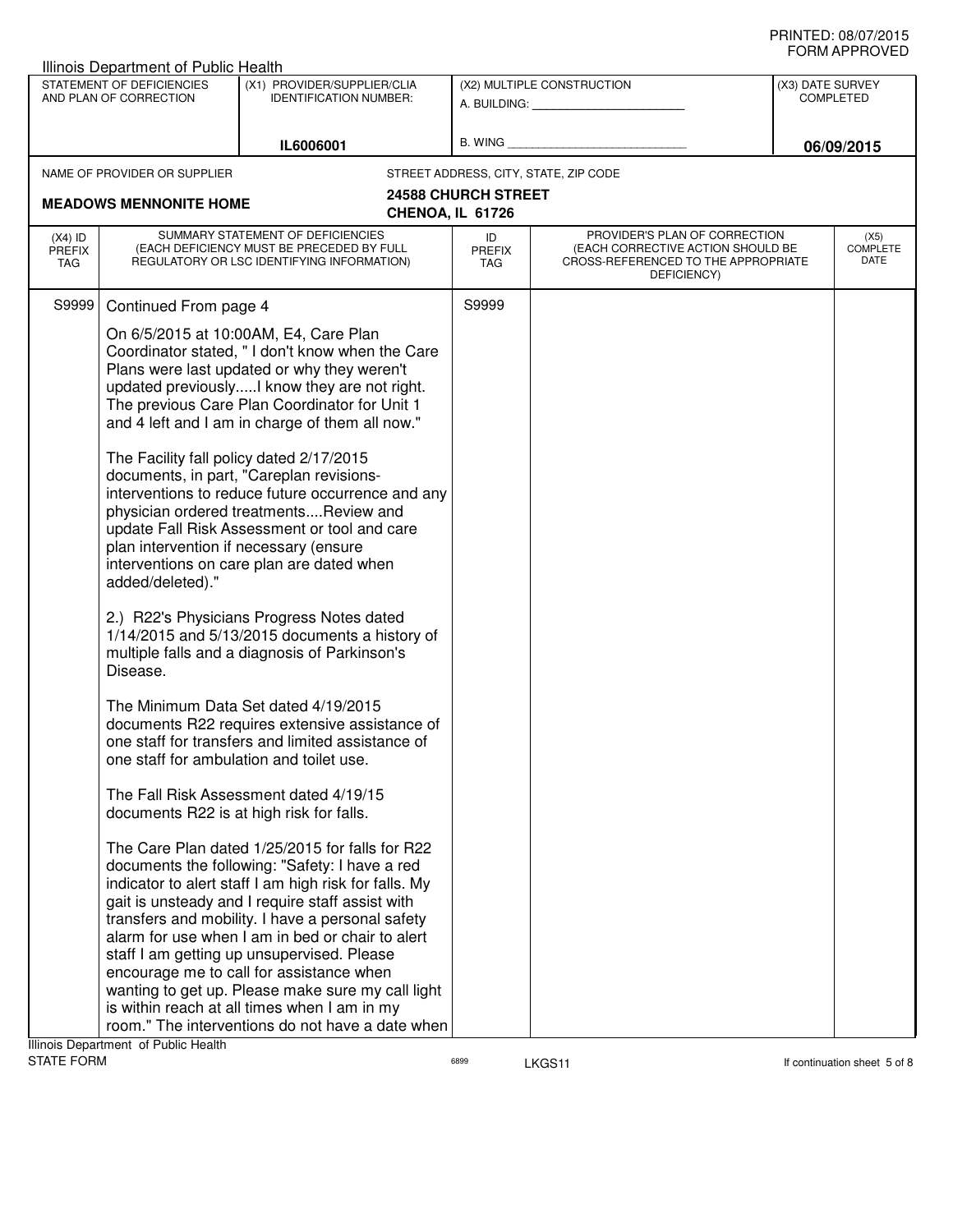|                                   | Illinois Department of Public Health                               |                                                                                                                                                                                                                                                                                                                                                                                                                                                                                                                                                                                                                                                                                                                                                                                                                                                                                                                                                                                                                                                                                                                                                                                                                                                                                                                                                                                                                                                                                                                                                                                                                                                                                                                                             |                                   |                                                                                                                          |                                      |                                 |
|-----------------------------------|--------------------------------------------------------------------|---------------------------------------------------------------------------------------------------------------------------------------------------------------------------------------------------------------------------------------------------------------------------------------------------------------------------------------------------------------------------------------------------------------------------------------------------------------------------------------------------------------------------------------------------------------------------------------------------------------------------------------------------------------------------------------------------------------------------------------------------------------------------------------------------------------------------------------------------------------------------------------------------------------------------------------------------------------------------------------------------------------------------------------------------------------------------------------------------------------------------------------------------------------------------------------------------------------------------------------------------------------------------------------------------------------------------------------------------------------------------------------------------------------------------------------------------------------------------------------------------------------------------------------------------------------------------------------------------------------------------------------------------------------------------------------------------------------------------------------------|-----------------------------------|--------------------------------------------------------------------------------------------------------------------------|--------------------------------------|---------------------------------|
|                                   | STATEMENT OF DEFICIENCIES<br>AND PLAN OF CORRECTION                | (X1) PROVIDER/SUPPLIER/CLIA<br><b>IDENTIFICATION NUMBER:</b>                                                                                                                                                                                                                                                                                                                                                                                                                                                                                                                                                                                                                                                                                                                                                                                                                                                                                                                                                                                                                                                                                                                                                                                                                                                                                                                                                                                                                                                                                                                                                                                                                                                                                |                                   | (X2) MULTIPLE CONSTRUCTION<br>A. BUILDING: A. BUILDING:                                                                  | (X3) DATE SURVEY<br><b>COMPLETED</b> |                                 |
|                                   |                                                                    |                                                                                                                                                                                                                                                                                                                                                                                                                                                                                                                                                                                                                                                                                                                                                                                                                                                                                                                                                                                                                                                                                                                                                                                                                                                                                                                                                                                                                                                                                                                                                                                                                                                                                                                                             |                                   |                                                                                                                          |                                      |                                 |
|                                   |                                                                    | IL6006001                                                                                                                                                                                                                                                                                                                                                                                                                                                                                                                                                                                                                                                                                                                                                                                                                                                                                                                                                                                                                                                                                                                                                                                                                                                                                                                                                                                                                                                                                                                                                                                                                                                                                                                                   | B. WING                           |                                                                                                                          |                                      | 06/09/2015                      |
|                                   | NAME OF PROVIDER OR SUPPLIER                                       |                                                                                                                                                                                                                                                                                                                                                                                                                                                                                                                                                                                                                                                                                                                                                                                                                                                                                                                                                                                                                                                                                                                                                                                                                                                                                                                                                                                                                                                                                                                                                                                                                                                                                                                                             |                                   | STREET ADDRESS, CITY, STATE, ZIP CODE                                                                                    |                                      |                                 |
|                                   | <b>MEADOWS MENNONITE HOME</b>                                      | CHENOA, IL 61726                                                                                                                                                                                                                                                                                                                                                                                                                                                                                                                                                                                                                                                                                                                                                                                                                                                                                                                                                                                                                                                                                                                                                                                                                                                                                                                                                                                                                                                                                                                                                                                                                                                                                                                            | <b>24588 CHURCH STREET</b>        |                                                                                                                          |                                      |                                 |
| $(X4)$ ID<br><b>PREFIX</b><br>TAG |                                                                    | SUMMARY STATEMENT OF DEFICIENCIES<br>(EACH DEFICIENCY MUST BE PRECEDED BY FULL<br>REGULATORY OR LSC IDENTIFYING INFORMATION)                                                                                                                                                                                                                                                                                                                                                                                                                                                                                                                                                                                                                                                                                                                                                                                                                                                                                                                                                                                                                                                                                                                                                                                                                                                                                                                                                                                                                                                                                                                                                                                                                | ID<br><b>PREFIX</b><br><b>TAG</b> | PROVIDER'S PLAN OF CORRECTION<br>(EACH CORRECTIVE ACTION SHOULD BE<br>CROSS-REFERENCED TO THE APPROPRIATE<br>DEFICIENCY) |                                      | (X5)<br><b>COMPLETE</b><br>DATE |
| S9999                             | Continued From page 5                                              |                                                                                                                                                                                                                                                                                                                                                                                                                                                                                                                                                                                                                                                                                                                                                                                                                                                                                                                                                                                                                                                                                                                                                                                                                                                                                                                                                                                                                                                                                                                                                                                                                                                                                                                                             | S9999                             |                                                                                                                          |                                      |                                 |
|                                   | initiated on the care plan.                                        |                                                                                                                                                                                                                                                                                                                                                                                                                                                                                                                                                                                                                                                                                                                                                                                                                                                                                                                                                                                                                                                                                                                                                                                                                                                                                                                                                                                                                                                                                                                                                                                                                                                                                                                                             |                                   |                                                                                                                          |                                      |                                 |
|                                   | them on the care plan."<br>repair the upper right arm laceration." | On 6/4/2015 at 10:10 AM, E4 (Care Plan<br>Coordinator) stated "There are no dates on any of<br>the care plans for initiation of a fall interventions.<br>There are interventions that have been put in<br>place that are not on the care plan for falls. Staff<br>add safety alarms and don't notify the care plan<br>coordinator, therefore they are not on the care<br>plan. The bed and chair alarms and pads do not<br>require a physicians order. We are reviewing all<br>interventions on an individual basis and up dating<br>The Incident Report dated 6/3/2015 at 1:45AM,<br>documents "Aides heard a loud thump and upon<br>entering (R22's) room (R22) was found on the<br>floor at the end of (R22's) bed, with a laceration to<br>(R22's) right upper arm, and two on (R22's) back.<br>(R22) stated (R22) was trying to use the<br>bathroom, but didn't use (R22's) call light."<br>The Interdisciplinary Notes dated 6/3/2015 at 9:15<br>AM documents "(R22) was found on the floor at<br>the foot of his bed with two lacerations to his right<br>arm, and two skin tears to his back at 1:45AM.<br>(R22) was alert and oriented, had full range of<br>motion, vital signs were normal except for a<br>elevated blood pressure, no other complaint of<br>pain except for (R22's) right arm. (R22) stated<br>(R22) was trying to go to the bathroom. Call light<br>was within reach on (R22's) bed, and tabs alarm<br>was in place. The Physician was called at<br>2:28AM, 911 at 2:26AM and Power of Attorney at<br>2:31 AM. (R22) left the facility via ambulance to<br>the local hospital. The emergency room called to<br>update the facility at 7:00AM and stated that<br>(R22) was going to need surgery to debride and |                                   |                                                                                                                          |                                      |                                 |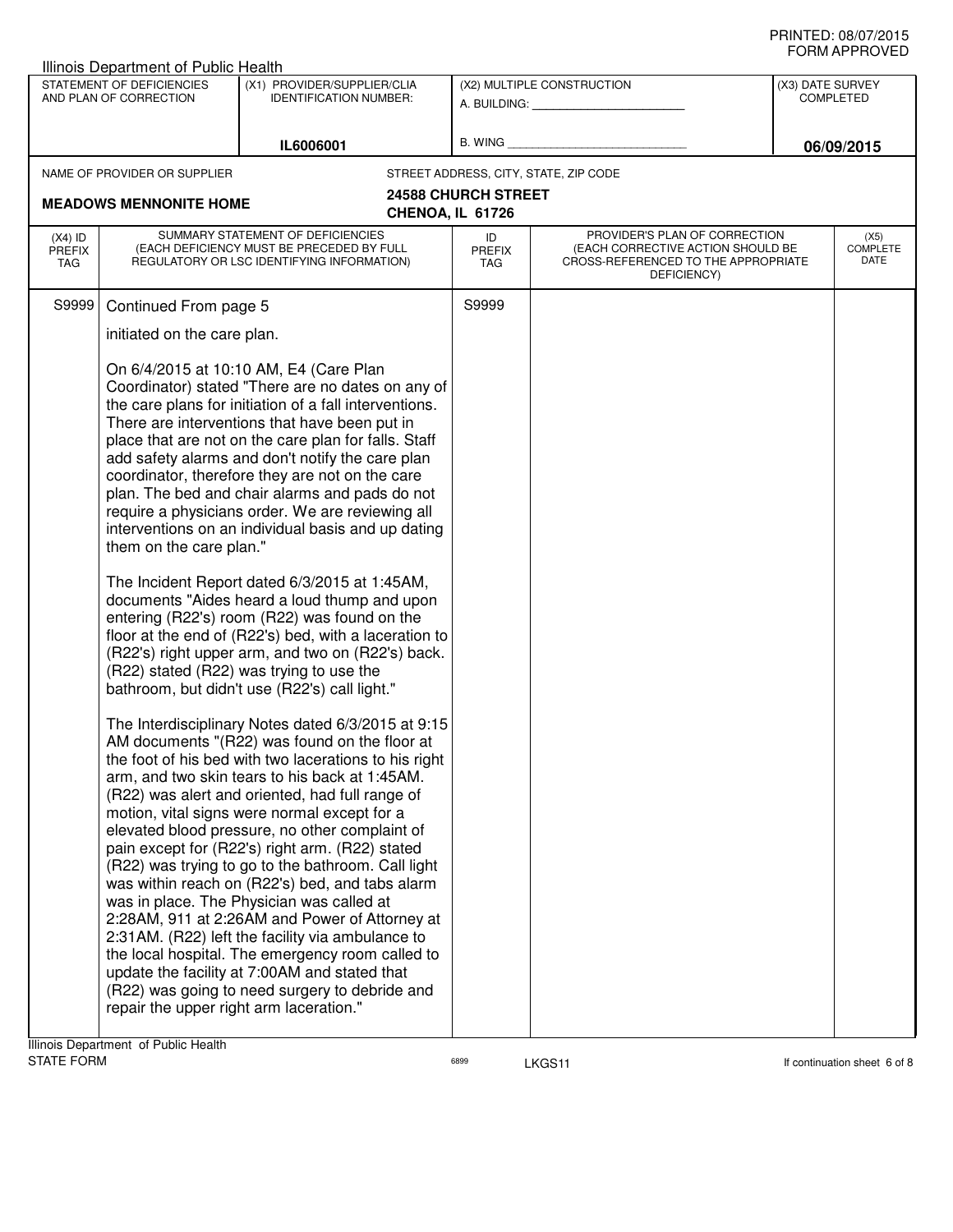|                                          | Illinois Department of Public Health                                                        |                                                                                                                                                                                                                                                                                                                                                                                                                                                                                                                                                                                                                                                                                                                                                                                                                                                                                                                                                                                                                                                                                                                                                                                                                                                                                                                                                                                                                                                                                                                                                                                                                                                           |                            |                                                                                                                                              |                  | <b>JI UVI AI I I IV</b> V L D   |
|------------------------------------------|---------------------------------------------------------------------------------------------|-----------------------------------------------------------------------------------------------------------------------------------------------------------------------------------------------------------------------------------------------------------------------------------------------------------------------------------------------------------------------------------------------------------------------------------------------------------------------------------------------------------------------------------------------------------------------------------------------------------------------------------------------------------------------------------------------------------------------------------------------------------------------------------------------------------------------------------------------------------------------------------------------------------------------------------------------------------------------------------------------------------------------------------------------------------------------------------------------------------------------------------------------------------------------------------------------------------------------------------------------------------------------------------------------------------------------------------------------------------------------------------------------------------------------------------------------------------------------------------------------------------------------------------------------------------------------------------------------------------------------------------------------------------|----------------------------|----------------------------------------------------------------------------------------------------------------------------------------------|------------------|---------------------------------|
|                                          | STATEMENT OF DEFICIENCIES<br>AND PLAN OF CORRECTION                                         | (X1) PROVIDER/SUPPLIER/CLIA<br><b>IDENTIFICATION NUMBER:</b>                                                                                                                                                                                                                                                                                                                                                                                                                                                                                                                                                                                                                                                                                                                                                                                                                                                                                                                                                                                                                                                                                                                                                                                                                                                                                                                                                                                                                                                                                                                                                                                              |                            | (X2) MULTIPLE CONSTRUCTION<br>A. BUILDING: A SALE AND THE SALE AND THE SALE AND THE SALE AND THE SALE AND THE SALE AND THE SALE AND THE SALE | (X3) DATE SURVEY | <b>COMPLETED</b>                |
|                                          |                                                                                             |                                                                                                                                                                                                                                                                                                                                                                                                                                                                                                                                                                                                                                                                                                                                                                                                                                                                                                                                                                                                                                                                                                                                                                                                                                                                                                                                                                                                                                                                                                                                                                                                                                                           |                            |                                                                                                                                              |                  |                                 |
|                                          |                                                                                             | IL6006001                                                                                                                                                                                                                                                                                                                                                                                                                                                                                                                                                                                                                                                                                                                                                                                                                                                                                                                                                                                                                                                                                                                                                                                                                                                                                                                                                                                                                                                                                                                                                                                                                                                 |                            | B. WING <b>Example 2008</b>                                                                                                                  |                  | 06/09/2015                      |
|                                          | NAME OF PROVIDER OR SUPPLIER                                                                |                                                                                                                                                                                                                                                                                                                                                                                                                                                                                                                                                                                                                                                                                                                                                                                                                                                                                                                                                                                                                                                                                                                                                                                                                                                                                                                                                                                                                                                                                                                                                                                                                                                           |                            | STREET ADDRESS, CITY, STATE, ZIP CODE                                                                                                        |                  |                                 |
|                                          | <b>MEADOWS MENNONITE HOME</b>                                                               |                                                                                                                                                                                                                                                                                                                                                                                                                                                                                                                                                                                                                                                                                                                                                                                                                                                                                                                                                                                                                                                                                                                                                                                                                                                                                                                                                                                                                                                                                                                                                                                                                                                           | <b>24588 CHURCH STREET</b> |                                                                                                                                              |                  |                                 |
|                                          |                                                                                             |                                                                                                                                                                                                                                                                                                                                                                                                                                                                                                                                                                                                                                                                                                                                                                                                                                                                                                                                                                                                                                                                                                                                                                                                                                                                                                                                                                                                                                                                                                                                                                                                                                                           | CHENOA, IL 61726           |                                                                                                                                              |                  |                                 |
| $(X4)$ ID<br><b>PREFIX</b><br><b>TAG</b> |                                                                                             | SUMMARY STATEMENT OF DEFICIENCIES<br>(EACH DEFICIENCY MUST BE PRECEDED BY FULL<br>REGULATORY OR LSC IDENTIFYING INFORMATION)                                                                                                                                                                                                                                                                                                                                                                                                                                                                                                                                                                                                                                                                                                                                                                                                                                                                                                                                                                                                                                                                                                                                                                                                                                                                                                                                                                                                                                                                                                                              | ID<br><b>PREFIX</b><br>TAG | PROVIDER'S PLAN OF CORRECTION<br>(EACH CORRECTIVE ACTION SHOULD BE<br>CROSS-REFERENCED TO THE APPROPRIATE<br>DEFICIENCY)                     |                  | (X5)<br><b>COMPLETE</b><br>DATE |
| S9999                                    | Continued From page 6                                                                       |                                                                                                                                                                                                                                                                                                                                                                                                                                                                                                                                                                                                                                                                                                                                                                                                                                                                                                                                                                                                                                                                                                                                                                                                                                                                                                                                                                                                                                                                                                                                                                                                                                                           | S9999                      |                                                                                                                                              |                  |                                 |
|                                          | and repair in the emergency room.<br>torn, thin, and not salvageable."<br>trying to stand." | R22's Emergency Room report dated 6/3/2015<br>documents a large degloving laceration to the<br>right upper arm. The Assessment Plan<br>documents a complex laceration to through right<br>posterior arm recommending urgent debridement<br>R22's Operative Report dated 6/3/2015<br>documents a "large laceration to the posterior<br>right arm which measures approximately 15<br>centimeters" and was U shaped. The laceration<br>"extended through skin and subcutaneous fascia.<br>The fascia was intact. The epidermis was quite<br>On 6/5/2015 at 10:00AM, E20 (Certified Nursing<br>Assistant) stated " I was in the hall outside<br>(R22's) door when I hear a thump. The personal<br>safety alarm did not sound. The alarm was still<br>attached to (R22's) shirt but had not pulled apart<br>the string on the alarm was longer that usual.<br>(R22) was at the end of the bed sitting with<br>(R22's) right arm near the garbage can and<br>radiator unit. (R22) did not have the call light on. I<br>could possibly have gotten to (R22) before the fall<br>if the alarm sounded when (R 22) sat up before<br>On 6/4/2015 at 10:45AM, R22 was lying in bed<br>with the personal safety alarm attached to R22's<br>shirt and a sensor pad underneath (R22) in the<br>bed. The string on the personal safety alarm was<br>connected at the end on the bed and hanging<br>down on the floor while attached to R22's shirt in<br>the upper part of the bed. R22 was able to sit on<br>the side of the bed with out activating the alarm.<br>On 6/4/2015 at 10:46AM, R22 stated "I stood up<br>and fell the other night when I was trying to go to |                            |                                                                                                                                              |                  |                                 |
|                                          | Illinois Department of Public Health                                                        | the bathroom. I think I turned on my call light but I                                                                                                                                                                                                                                                                                                                                                                                                                                                                                                                                                                                                                                                                                                                                                                                                                                                                                                                                                                                                                                                                                                                                                                                                                                                                                                                                                                                                                                                                                                                                                                                                     |                            |                                                                                                                                              |                  |                                 |